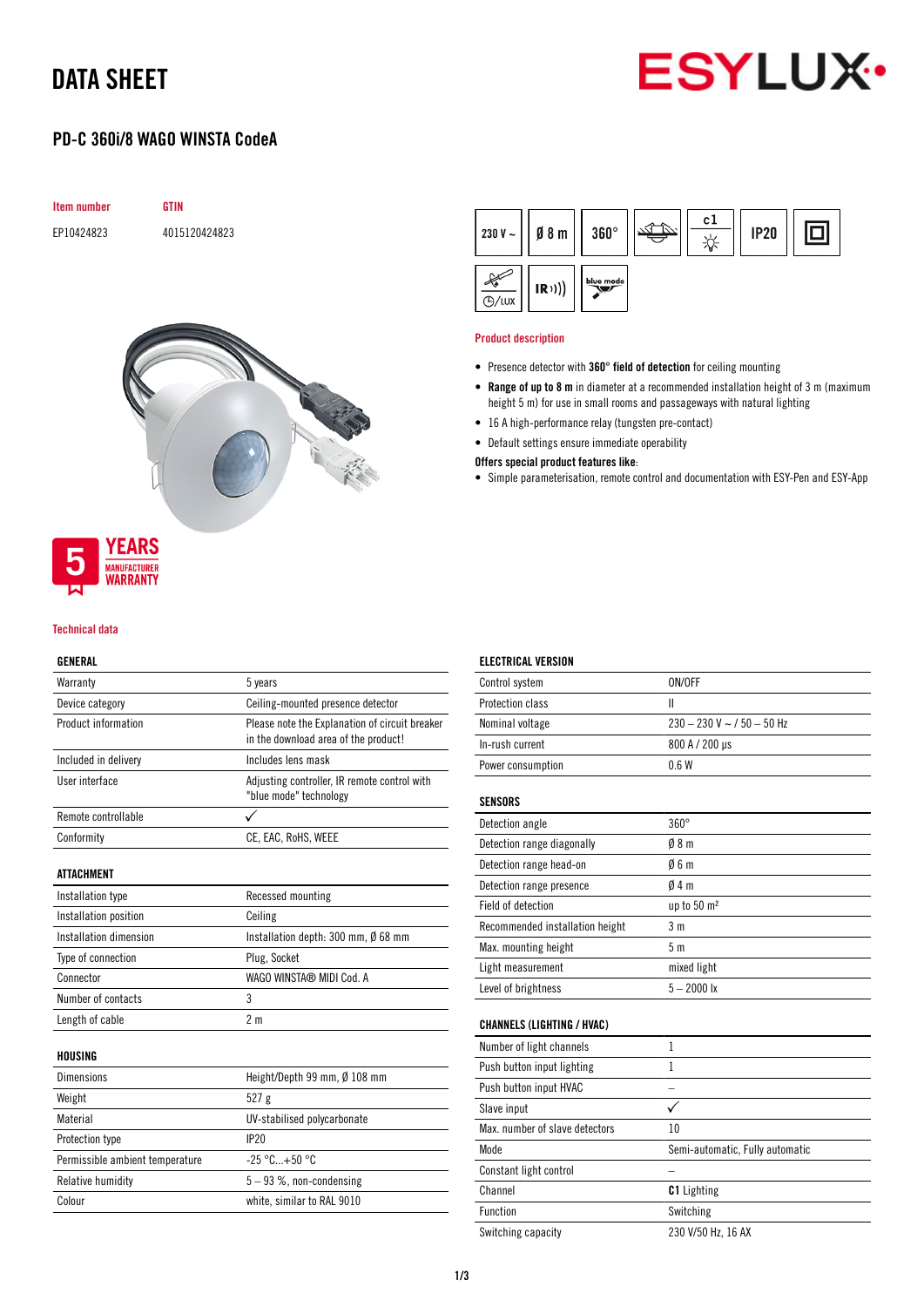## DATA SHEET



### PD-C 360i/8 WAGO WINSTA CodeA

| Item number                       | <b>GTIN</b>   |                                             |                                                                                                                                           |                                                                                            |                                  |               |
|-----------------------------------|---------------|---------------------------------------------|-------------------------------------------------------------------------------------------------------------------------------------------|--------------------------------------------------------------------------------------------|----------------------------------|---------------|
| EP10424823                        | 4015120424823 |                                             |                                                                                                                                           |                                                                                            |                                  |               |
| 2300 W/10 A (cos phi = 1)         |               |                                             | Push button input                                                                                                                         | ✓                                                                                          |                                  |               |
|                                   |               | 1150 VA/5 A (cos phi = $0,5$ )<br>600 W LED |                                                                                                                                           | Impulse mode                                                                               |                                  |               |
| Switch contact                    |               | make contact / non-floating                 |                                                                                                                                           | Switch-off delay time                                                                      | 60 s30 min (adjustable in steps) |               |
|                                   |               |                                             |                                                                                                                                           |                                                                                            |                                  |               |
| <b>Factory settings</b>           |               |                                             |                                                                                                                                           |                                                                                            |                                  |               |
| GENERAL                           |               |                                             |                                                                                                                                           | Operating mode                                                                             | fully automatic                  |               |
| Sensitivity                       |               | 100 %                                       |                                                                                                                                           | Level of brightness/switching threshold                                                    | 500 lx                           |               |
|                                   |               |                                             |                                                                                                                                           | Switch-off delay time                                                                      | 5 min                            |               |
| <b>CHANNELS (LIGHTING / HVAC)</b> |               |                                             |                                                                                                                                           |                                                                                            |                                  |               |
| Channel                           |               | C1 Lighting                                 |                                                                                                                                           |                                                                                            |                                  |               |
| <b>Accessories</b>                |               |                                             |                                                                                                                                           |                                                                                            |                                  |               |
|                                   |               |                                             |                                                                                                                                           |                                                                                            |                                  |               |
| <b>Product designation</b>        |               | Item number                                 | <b>Product description</b>                                                                                                                |                                                                                            |                                  | <b>GTIN</b>   |
| Cover                             |               |                                             |                                                                                                                                           |                                                                                            |                                  |               |
| <b>COMPACT COVER SET 8 SR</b>     |               | EP10425936                                  | Cover set for COMPACT series, 8 m, consists of cover and design ring, stainless steel appearance,<br>similar to RAL 9006                  |                                                                                            | 4015120425936                    |               |
| Protection                        |               |                                             |                                                                                                                                           |                                                                                            |                                  |               |
| <b>BASKET GUARD ROUND SMALL</b>   |               | EM10425615                                  | Basket guard for presence and motion detectors and smoke detectors, Ø 165 mm, height 70 mm                                                |                                                                                            | 4015120425615                    |               |
| <b>BASKET GUARD ROUND LARGE</b>   |               | EM10425608                                  |                                                                                                                                           | Basket guard for presence and motion detectors and smoke detectors, Ø 180 mm, height 90 mm |                                  | 4015120425608 |
| <b>Remote control</b>             |               |                                             |                                                                                                                                           |                                                                                            |                                  |               |
| ESY-Pen                           |               | EP10425356                                  | ESY-Pen and ESY-App, two tools for every task: (1) Parameterisation, (2) remote control, (3) light<br>measurement, (4) project management |                                                                                            | 4015120425356                    |               |
| REMOTE CONTROL MDi/PDi            |               | EM10425509                                  |                                                                                                                                           | IR remote control for presence detectors and motion detectors                              |                                  | 4015120425509 |
| <b>Dimension drawing</b>          |               |                                             |                                                                                                                                           | <b>Field of detections</b>                                                                 | <b>Detection range</b>           |               |
|                                   |               |                                             |                                                                                                                                           |                                                                                            |                                  |               |
|                                   |               |                                             |                                                                                                                                           |                                                                                            |                                  |               |
|                                   | Plug black 旨  |                                             |                                                                                                                                           |                                                                                            | Diagonally (A)                   | Ø8m           |

| 2 <sub>m</sub><br>Plug black<br>≣⊃<br>Socket white<br>目了。                                 |             | Diagonally (A)             | $\emptyset$ 8 m |
|-------------------------------------------------------------------------------------------|-------------|----------------------------|-----------------|
| $063$ mm<br>$Ø108$ mm<br>E<br>$\overline{\phantom{0}}$<br>$\epsilon$<br>$\frac{1}{38}$ mm | $360^\circ$ | $\blacksquare$ Frontal (B) | Ø6m             |
|                                                                                           |             | Presence area (C)          | Ø4m             |